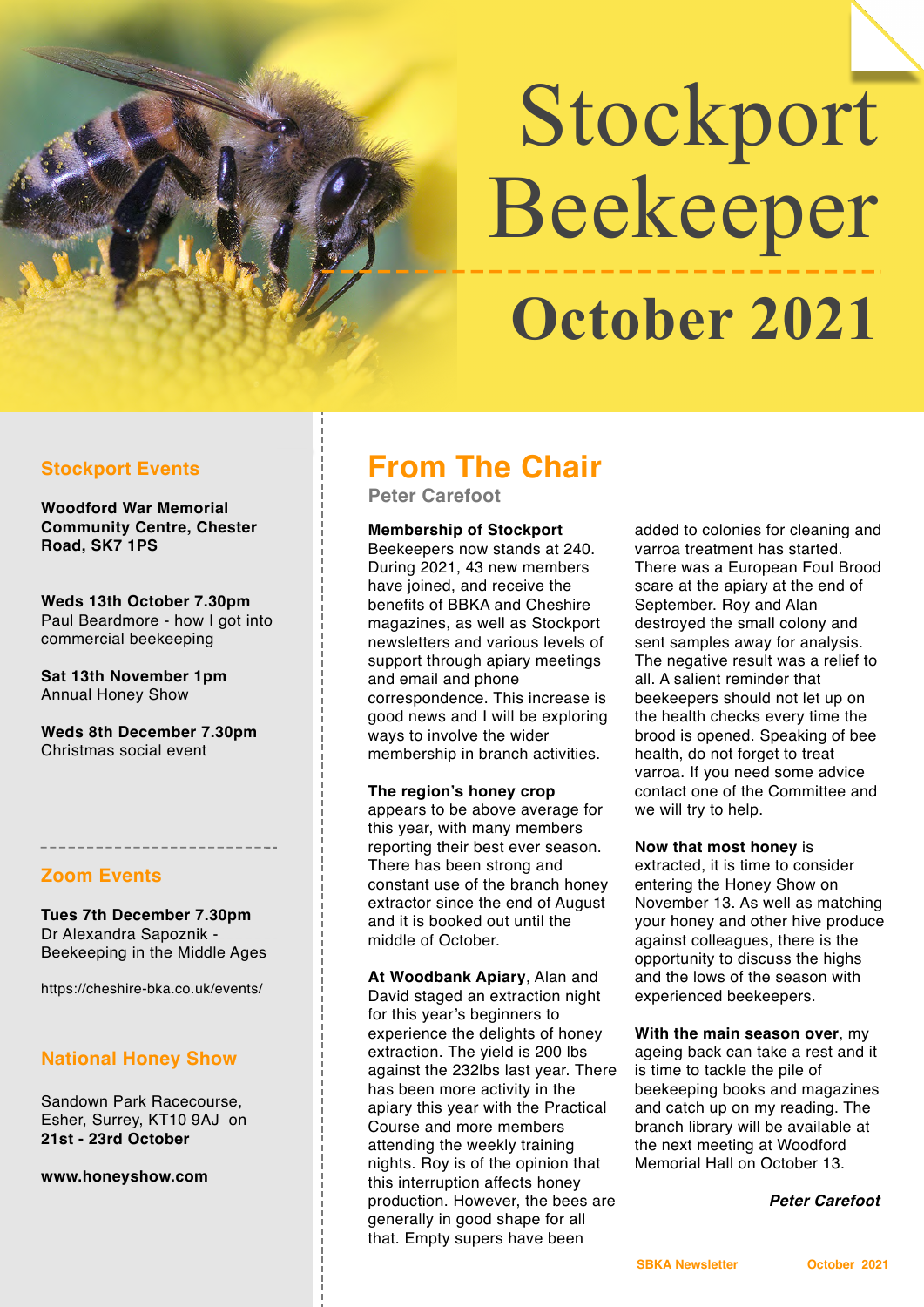

**Who's on the Committee?**

Peter Carefoot - Chair

Paul Wheeldon - Vice Chair

Roy Brocklehurst - Apiary Manager

David Lilley - Deputy Apiary Manager

Tricia Watkins - Programme and Events Manager

Pat Booth - Honey Show Manager

Colin Booth

Alan Towse - Education **Secretary** 

Brian Gee

Liz Sparkes

Alistair Taylor - Treasurer

Steve Donohoe - Secretary

## **Next Committee Meeting**

Thursday 13th January 2022 at 7.15pm Woodbank Meeting Room *(Committee members only)*



# **From The Apiary - Peter Carefoot**

I was recently on holiday in Cornwall and was quite relaxed apart from my concerns about my queenless colony back home. While clearing three supers, I checked the brood box to find no brood or eggs, just frames of part sealed nectar. With no sign of the queen and fearing the worst, I left on one part-filled super with two frames of foundation. I also started to feed syrup with high hopes fresh comb would stimulate a possible queen to begin laying eggs.

When I returned and opened up the hive, there were two frames of eggs, larvae and sealed worker brood. There was no sign of the queen, but she did have the run of two boxes. I did not waste any time looking for her as the bees became progressively angry in the cool damp.

Anyway, I was a happy beekeeper. It is a big colony, and if the queen can get her winter bees, there is a good chance of survival. A quick check today showed the bees bringing in lots of ivy pollen with the remnants of the balsam.

There are three female pheasants at the church helping the chickens with

# **Ethiopian Mead - Sue O'Connor**

I'm having a go at making mead. There's a story to it. In January 2020 I made an incredible tour of the ancient sites of Northern Ethiopia. My companion and guide was the Eritrean boy we had fostered. He was brought up in Ethiopia and had told me such wonderful stories about his childhood including honey hunting in his village with other boys. No suits, no tools, just good tree climbing skills and a bunch of burning twigs. All the villagers would gather to eat the honey and some would make a mead called Tej which would be enjoyed at festivals.

One evening we went to a Tej bar where the drink was served in special glass flasks to the music of the masenqo and drum and people danced. I didn't like the drink much but the scent of it was intoxicating and the whole evening unforgettable.

Extracting our honey this week the

their feed and pecking about under the hives. I like to see them, as does my little Majorcan terrier. He is on the leash all the time, and I dare not let him loose. He is a lovely dog, but his killer instincts are well embedded.

The bees have been in the heather again this year, making extraction very messy. The honey will not spin out, so the bees get it back. Next year I will add some non wired foundation and try to make some cut comb.

On the farm, I put back a wet super for the bees to clear. When I checked six days later, the bees had almost filled it again with full frames of sealed honey from the nearby balsam. This queen is from August 2020 and has shown no signs of swarming. Her bees are delightful to check and so productive. I must make some daughters from her next year, a mini project to plan through the winter.

The balsam honey is a bonus. Our family enjoy the lighter flavour better than the heather enriched honey, so we will not sell this honey.



beautiful scent put me in mind of my amazing evening in Lalibela. The country is in turmoil now and I think about the friends I made there and the dangers they are facing. I haven't heard from any of them for months. I thought I'd try and make some Tej to remember them by.